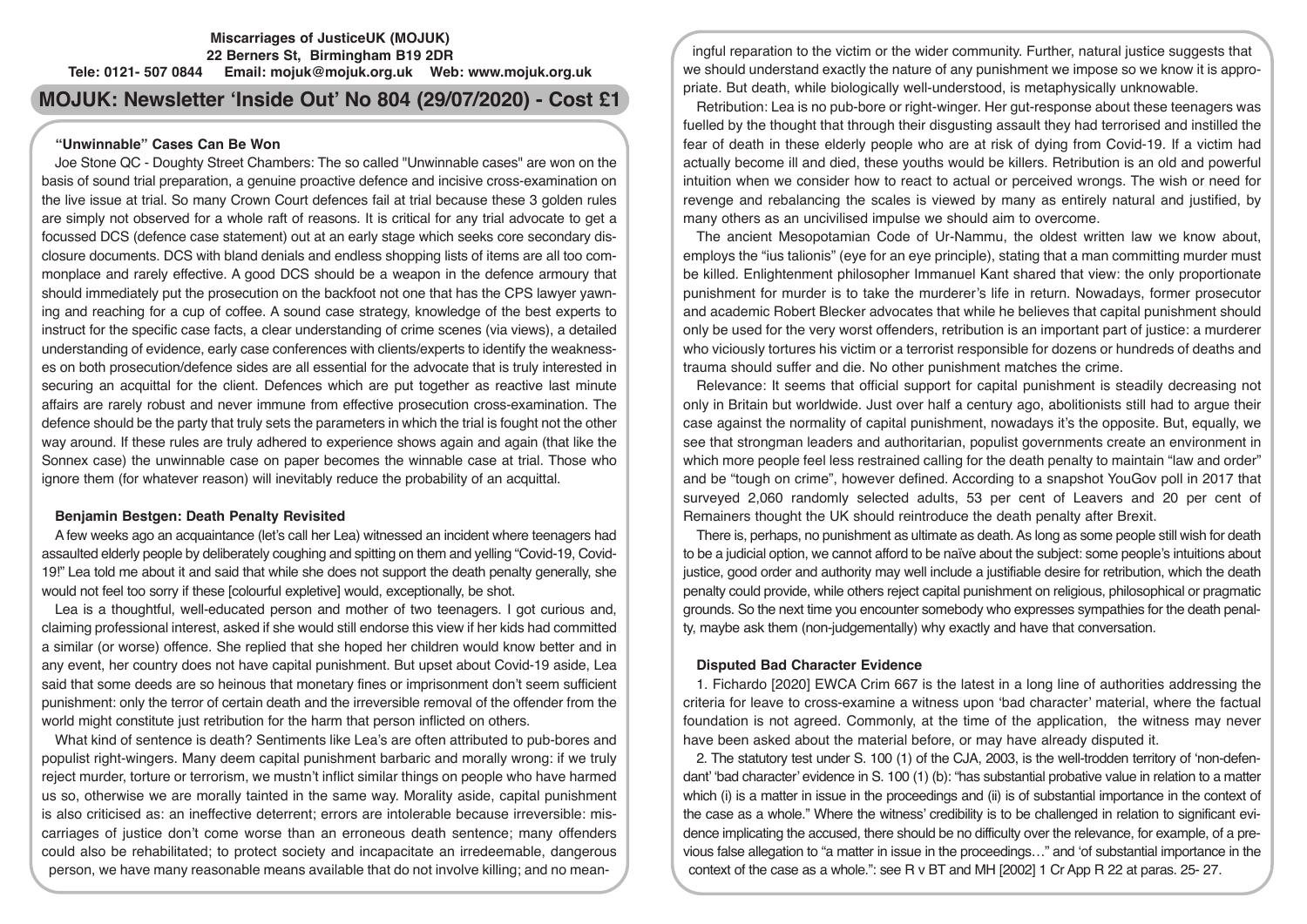3. The common theme of the case- law is that the material must enable the jury to 'reach a conclusion' about its disputed factual basis. In relation to previous false allegations by the witness, the many authorities to this effect include: R v AM [2009] EWCA Crim 618 at paras. 21- 22, Dyson LJ said : "The difficulty lies in what constitutes a proper evidential foundation. In our view it is less than a strong foundation for concluding that the previous complaint was false. But there must be some material from which it could properly be concluded that the complaint was false. In Garaxo at para. 14, the court considered that there was a proper evidential basis if there was material such that, depending on the answers given by the complainant in cross-examination, the jury could have been satisfied that the previous complaint was untrue..". R v Brewster [2010] EWCA Crim 1194, at para. 22: "It seems to us that the trial judge's task will be to evaluate the evidence of bad character which it is proposed to admit for the purpose of deciding whether it is reasonably capable of assisting a fair-minded jury to reach a view whether the witness's evidence is, or is not, worthy of belief." R v Withers [2010] EWCA Crim 3238 at paragraph 5 '..does not have to be clear evidence….but… some material capable of leading to the conclusion of falsity."

4. There is however a very surprising lacuna on a fundamental aspect of this test. What exactly does 'reach a conclusion' mean? The approach of the Trial Judge on leave is going to much affected by the standard potentially to be applied by the jury. How are the jury to be directed? What, if any, is the standard of proof on the party challenging the witness? Surprisingly there is no authority on this issue. Routinely therefore, the issue is not argued, and clear directions are not given.

5. The uncertainty has been compounded by the Crown Court Compendium, which has vacillated in its most recent two editions. Two different approaches have been proposed. The current Crown Court Compendium, December, 2019, at page 12/28, does not contain any draft jury direction upon standard of proof about disputed issues, but suggests: " 7. Identify the evidence of bad character. 8. Identify the issue/s to which the evidence is potentially relevant. 9. The jury should be directed that it is for them to decide the extent to which, if any, the evidence of bad character of the non- defendant assists them in resolving the potential issue/s. 10. Depending on the nature and extent of the convictions or other evidence of bad character, there may need to be a direction as to the effect on the credibility of the person if he/she was a witness. "

6. The 2016 edition of the Compendium, contained an additional model direction on the standard of proof, with a very low threshold where the material is adduced by the Defence: "8. Where the evidence is disputed, the jury must decide: (1) if the evidence is adduced by the prosecution whether they are sure it is true: (2) If the evidence is adduced by the Defence, whether it may be true:"

7. It seems that this issue has not been addressed in a considered way, and is certainly not being treated consistently in criminal trials. This article is an attempt at clarification and will focus upon alleged previous false allegations, as 'bad character' material. However, the same principles should apply to all disputed 'bad character' material.

8. It is questionable in principle whether the jury need to be sure of falsity, for the previous allegation to be taken into account. A basic confusion between the ultimate standard of proof of guilt, and the proper approach of a jury to ancillary issues of fact should be avoided. It is perfectly rational for a jury to conclude that a prior allegation was probably false, and thus undermining of the witness' current credibility. That would be clearly "reasonably capable of assisting a fair-minded jury to reach a view whether the witness's evidence is, or is not, worthy of belief." : see Brewster above.

9. The jury may approach any prosecution case, especially those based upon circumstantial evidence, by putting together strands of evidence, and they need not be sure about any

individual strand. However, they may conclude putting together those strands that they are satisfied of guilt so that they are sure: see Myers v R [2016] AC 314 at para. 46. If a conviction may be safely reached by such a route, then it would be anomalous for there to be a higher hurdle for the consideration of evidence: or that a jury should be directed to put aside such a possibility, unless they were sure about it.

10. It is contrary to basic principle for a burden of proof to the criminal standard to be put upon the defence: R v Carr- Briant [1943] KB 607 at 610- 612. It is exceptionally rare for such a burden to be put even upon the prosecution on ancillary evidential issues. Perhaps the best, but rare, example arises in Mushtaq [2005] 1 WLR 1513, where the jury must be directed only to take account of a confession if they are sure that it was 'voluntary' in accordance with the usual formulation. That rule arose of necessity out of the strong exclusionary rule in relation to 'confession' evidence in S. 76 of PACE, 1984: see Lord Roger at paras. 46- 47.

11. There is no mention of such a burden in S. 100 (1)(3) of the CJA, 2003, Act, which Parliament would have mentioned if intending such a strong filter. S. 109(2) of the Act also imports a very lowlevel filter. There is no mention of such a burden either in Phipson on Evidence, 19th ed., 2018, paras. 22-23 to 22- 39, or in Cross and Tapper on Evidence, 13th ed., 2018, Chapters VII to VIII:

12. There is one little noticed obiter dictum to the contrary. Judge LCJ in Dizaei [2013] 1 WLR 2257, at para. 37, said " …. If, in the context under discussion, the judge correctly directs the jury that they must not consider the alleged bad character evidence unless they are sure that it is true… .. two trials would be simultaneously in progress before the same jury." There is no other authority for this proposition. There is no sign that the Court had been assisted by submissions directed to this point. The natural answer to the 'simultaneous trials' mischief, is precisely that the jury do not have to be sure to the criminal standard about the falsity of the previous allegation.

13. In FICHARDO, the above arguments were advanced upon this question. It was not thought to be consistent with existing authority, to submit that the jury could act upon a mere possibility that the prior allegation was false. That could not sensibly be 'reaching a conclusion' and anyway would be unlikely to amount to 'substantial probative value' within S. 100(1)(b), CJA, 2003. The 2016 Crown Court Compendium is therefore probably wrong. Even though it did not strictly arise for determination, a favourable provisional view was expressed, at para. 30: "Secondly, in relation to the phrase "the jury could have been satisfied", we have received submissions as to how, at a later stage of the trial, the judge should direct the jury about the burden of proof in relation to bad character evidence of this nature. It is not necessary for us to decide that issue, but we express the provisional view that if the complainant denies having made the suggested false allegation, the jury should be directed that the burden is on the defendant to prove on the balance of probabilities that the allegation was made and was false."

14. It remains to be seen if this helpful obiter dictum will be authoritatively confirmed. For that to happen, the issue must be raised by defence lawyers upon the leave application and before the summing-up. A substantive appellate ruling may then be required, and the current uncertainty removed. The parallel direction, suggested in the 2016 Compendium, but not in the 2019 edition, that the jury should be sure to the criminal standard about disputed prosecution 'bad character' evidence, remains wholly unexplored.

15.Postscript. These issues arise frequently, but most controversially in relation to alleged previous 'false allegations' by the complainant of a sexual offence. However, the test should remain the same whether the witness is the complainant or not: whatever the offence charged: and whatever the subject of the alleged previous 'false allegation'. So, there does not nec-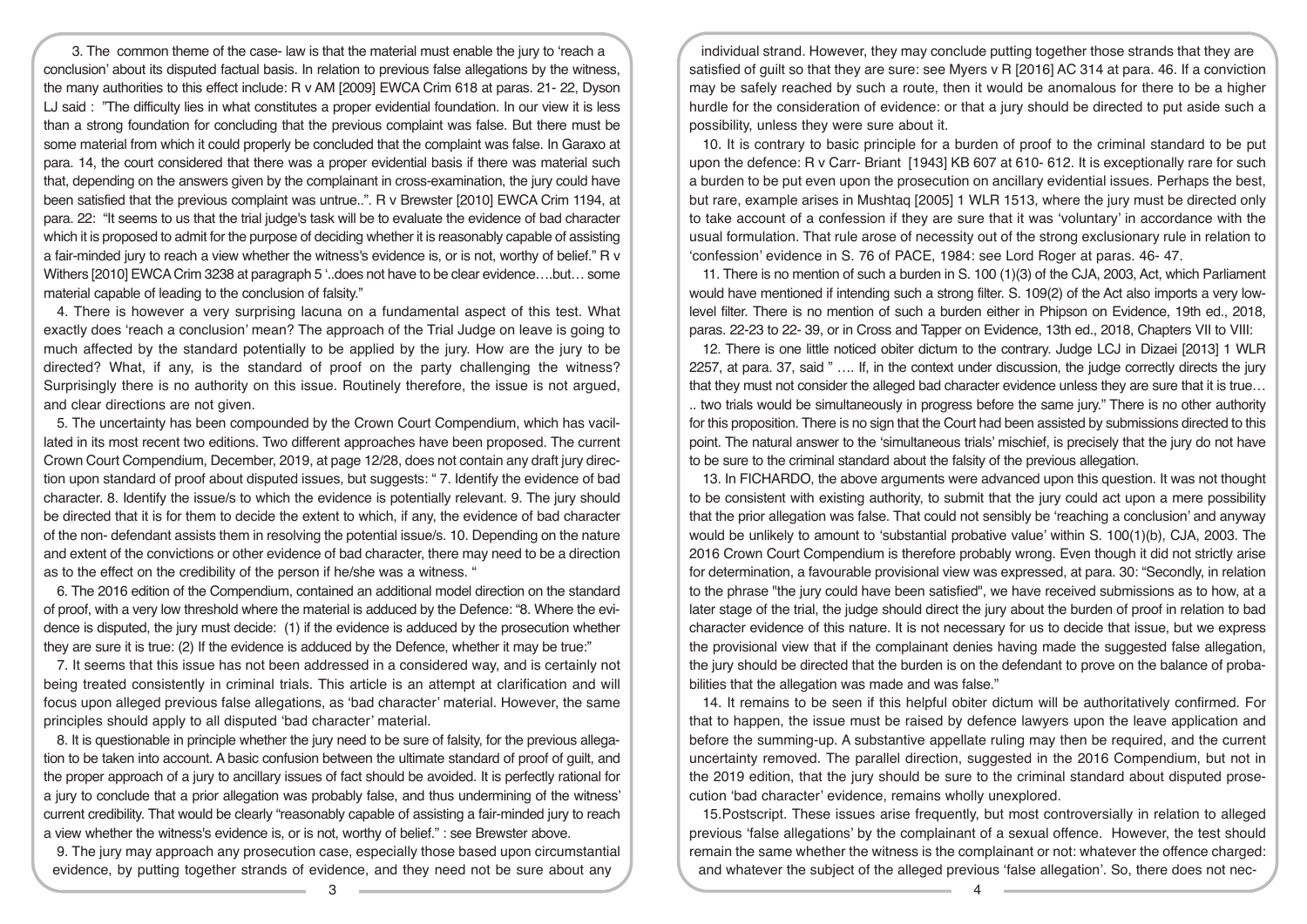essarily need to be convergence between the offence tried and the subject matter of any false prior allegation. Credibility can be damaged by a prior significant lie on any issue. The relevance may however be elevated, where there is some similarity between them.

16. The only special feature for a prior sexual allegation may emerge from S. 41(1) of the YJCE Act 1999, with its more restrictive regime. However, provided that the focus remains upon the credibility of the complainant, questioning about a prior false sexual allegation by the complainant does not fall within questioning about 'any sexual behaviour of the complainant': see R v BT and MH [2002] 1 Cr App R 22 at paras. 31- 35, which includes a 'Pepper v Hart' exercise. The Trial Judge in Fichardo made this basic error, and may not be alone.

Patrick O'Connor QC, Doughty Street Chambers, https://is.gd/RTVWte

## **Sutherland (Appellant) v Her Majesty's Advocate (Respondent) (Scotland)**

This appeal concerns the compatibility of the use in a criminal trial of evidence obtained by a socalled "paedophile hunter" ("PH") group with the accused person's rights under article 8 of the European Convention on Human Rights ("the ECHR"). Article 8 provides that everyone has the right to respect for his or her private life and correspondence. PH groups impersonate children online to lure persons into inappropriate communications and provide the resulting material to the police.

An adult member of a PH group, acting as a decoy, created a fake profile on a dating application using a photograph of a boy aged approximately 13 years old. The appellant entered into communication with the decoy, who stated that he was 13 years old. The appellant sent the decoy a sexual image and also arranged a meeting. At the meeting, the appellant was confronted by members of the PH group who remained with him until the police arrived. Copies of the appellant's communications with the decoy were provided to the police.

The respondent, as public prosecutor, charged the appellant with attempts to commit: (i) the offence of attempting to cause an older child (i.e. a child between 13 and 16 years old) to look at a sexual image, for the purposes of obtaining sexual gratification, contrary to section 33 of the Sexual Offences (Scotland) Act 2009 ("the 2009 Act"); (ii) the offence of attempting to communicate indecently with an older child, contrary to section 34 of the 2009 Act; and (iii) the offence of attempting to meet with a child for the purpose of engaging in unlawful sexual activity, contrary to section 1 of the Protection of Children and the Prevention of Sexual Offences (Scotland) Act 2005 (together, "the charges").

The appellant objected to the admissibility of the evidence sought to be relied upon by the respondent on the basis that it was obtained covertly without authorisation under the Regulation of Investigatory Powers (Scotland) Act 2000 and without authorisation or reasonable suspicion of criminality in violation of his rights under article 8. These objections were dismissed and the appellant was convicted of the charges. The appellant appealed against his conviction to the High Court of Justiciary, which refused the appeal and granted the appellant permission to appeal to the Supreme Court on two compatibility issues, which arise in criminal proceedings over whether a public authority has acted in a way that is unlawful under section 6(1) of the Human Rights Act 1998. Judgment: The Supreme Court unanimously dismisses the appeal. Lord Sales gives the judgment, with which all members of the Court agree.

*Reasons for the Judgment:* The appellant appeals on two issues: (1) whether, in respect of the type of communications used by the appellant and the PH group, article 8 rights may be interfered with by their use as evidence in a public prosecution of the appellant for a relevant offence; and (2) the extent to which the obligation on the state, to provide adequate protection for article 8 rights, is incompatible with the use by a public prosecutor of material supplied

by PH groups in investigating and prosecuting crime [11].

On the first issue, the appellant submits that there was an interference with the appellant's rights to respect for his private life and his correspondence under article 8(1), which required the respondent to show that such interference was justified under article 8(2) [26]. The court holds that there was no interference with those rights at any stage because: (i) the nature of the communications rendered them incapable of being worthy of respect under article 8; and (ii) the appellant had no reasonable expectation of privacy in relation to the communications [29]-[31].

It is implicit in article 8(1) that the protected features of private life and correspondence must be capable of respect within the scheme of values the ECHR exists to protect and promote. States party to the ECHR have a special responsibility to protect children against sexual exploitation by adults [32]-[33]. Here, in the absence of any state surveillance, and where the issue is the balance of the interests of a person engaging in such conduct and the children who are the recipients of the relevant communications, the reprehensible nature of the communications means they do not attract protection under article 8(1) [40]. The interests of children have priority over any interest a paedophile could have in being allowed to engage in criminal conduct. Further, the prohibition of the abuse of rights in article 17 of the ECHR supports the conclusion that the criminal conduct at issue in this case is not capable of respect for the purposes of article 8(1) [41]-[43].

An important indication of whether the right to respect for private life and correspondence is engaged is whether the individual had a reasonable expectation of privacy in relation to those communications, which is an objective question [51]-[55]. The appellant's communications were sent directly to the decoy. There was no prior relationship between the appellant and recipient from which an expectation of privacy might be said to arise. Requests made by the appellant to the decoy to keep the communications private did not establish a relationship of confidentiality. Furthermore, the appellant believed he was communicating with a 13-year-old child, who it was foreseeable might share any worrying communications with an adult [56]. The appellant may have enjoyed a reasonable expectation of privacy so far as the possibility of police surveillance or intrusion by the wider public are concerned, but not in relation to the recipient [58]. Once the evidence had been passed on to the police, the appellant had no reasonable expectation that either the police or the respondent should treat them as confidential. Again, under the scheme of the ECHR, the effective prosecution of serious crimes committed in relation to children is part of the regime of deterrence a state must have in place [59].

On the second issue, the state had no supervening positive obligation to protect the appellant's interests that would prevent the respondent making use of the evidence to investigate or prosecute the crime. On the contrary, the relevant positive obligation on the respondent was to ensure that the criminal law could be applied effectively to deter sexual offences against children. Article 8 has the effect that the respondent should be entitled to, and might indeed be obliged to, make use of the evidence in bringing a prosecution against him [64].

#### **Steven Stokes v Parole Board & Ministry of Justice**

[Factual background is the claimant was sentenced in 1979 to life imprisonment for murder with a tariff of 15 years with a concurrent determinate sentence for robbery. The victim, a vulnerable lady of 66 years old, was walking down the street when she was set upon by the claimant, then 19, with three other youths. She was beaten strangled and robbed. There was a sexual element in that the deceased victim was then stripped and all four assailants had sexual intercourse with the body before mutilating it.]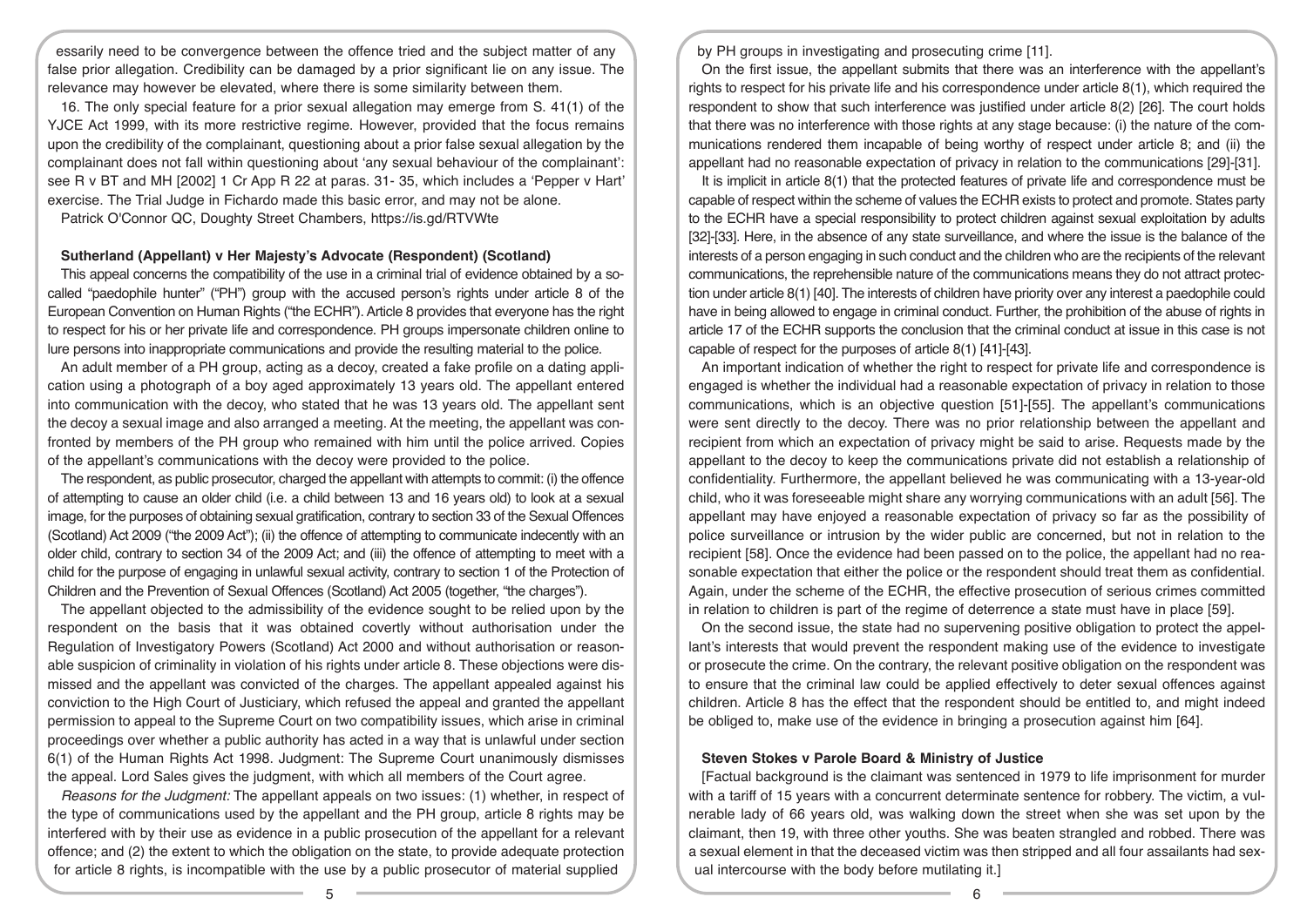1. On 28 April 2020 I gave permission to the claimant to bring judicial review proceedings to challenge the decision made by the defendant dated 16 September 2019. In that decision (the reconsideration decision), the defendant refused the claimant's application to reconsider the recommendation by the defendant's panel (the panel) in a letter dated 24 July 2019 (the oral hearing decision). That recommendation was that the claimant should remain confined to prison for the protection of the public but that he should be moved to open conditions. The claimant seeks an order quashing the reconsideration decision and for the defendant to decide the reconsideration application afresh.

2. The substantive hearing came before me by video platform on 2 July 2020, when Mr Brownhill appeared for the claimant, as he had done on the oral renewal hearing. The defendant and the interested party, the Secretary of State for Justice, indicated at an early stage that they would remain neutral in these proceedings and have not appeared at the permission stage or at the substantive hearing. I am grateful to Mr Brownhill for his thorough yet focused submissions.

3. There are two grounds of challenge to the reconsideration decision. Ground 1 has two sub grounds: (i) the decision failed to address adequately or at all the allegations that the oral hearing decision failed to record accurately the evidence before it and in particular evidence relating to whether the claimant whilst on licence continued to access sex websites after being warned by his offender manager about such conduct; (ii) the reconsideration decision should have recognized that the oral hearing decision failed to give adequate reasons for not accepting the recommendation of all five professional witness who gave evidence before the panel that the claimant should be released on licence, or failed to deal with the concerns of the claimant's offender supervisor that open conditions would not offer the claimant the level of support which he needs.

4. Ground 2 is that the approach taken in arriving at the reconsideration decision was too narrow by focusing entirely on the rationality of the oral hearing decision and failing to consider grounds made in the application for reconsideration as to procedural fairness. It is not in dispute that the application raised both irrationality and procedural fairness grounds. Mr Brownhill made clear that the present challenge is not about the rejection in the reconsideration decision of the irrationality grounds. It is based on the failure to deal with, or alternatively to deal properly with, the procedural fairness grounds.

29. In the request for reconsideration, the claimant's solicitor indicated that their notes of the hearing before the panel did not indicated that Ms McCormack gave evidence that the claimant continued to "access sex sites" but rather than he continued to access Facebook. Accordingly, it was said that the significant weight which the panel placed on such access, linking them to wide preoccupation with sex was unfair and inappropriate.

30. It is not clear whether the chair or panel members took notes of the evidence before it, although it is to be expected that such notes were taken, or whether such notes were before the decision maker in making the reconsideration decision. In the pre-action protocol letter, the claimant's solicitor pointed out that there was no suggestion that a request for such notes was made by the decision maker and the response does not deal with the point.

32. I accept that the panel placed weight on its understanding of the evidence on that point in referring to concerns that the claimant continued to be sexually preoccupied. However, when setting out its decision in section 8 as to which concerns outweighed the recommendations of the professional witnesses, the concerns listed were that the claimant had put himself in highly risky situations, that he continued to lack internal controls to manage risks and to be dependant on external controls, and that the effectiveness of such controls would be limited if he ignored advice given and was not honest with those managing him.

33. In my judgment it was permissible to conclude in the reconsideration decision that

even "without the internet" there was ample evidence to suggest that the claimant wished to form a new relationship. I am not satisfied that that aspect of ground 1(i) is made out

38. Mr Brownhill accepts that the panel in the present case was entitled not to accept the views of the professional witnesses and that respect must be recorded to the panel as a panel of experts. Nevertheless, he submits that here too the reasoning of the panel that the risks posed by the claimant could not be managed in the community fell below an acceptable standard in public law.

39. It is clear in my judgment that the reasoning of the panel in coming to that conclusion as expressed in the oral hearing decision letter rested upon the behaviour of the claimant during two periods of release into the community on licence, the last of which ended just under a year before the oral hearing.

40. However, the panel heard evidence in the meantime that the claimant had started work with Dr Purvis and an occupational therapist, that the claimant was motivated in this regard and showed a change in presentation, that the therapeutic prognosis was not poor, that his relationships with Dr Purvis and professionals was good, that upon release into the community there would be weekly reports from Dr Purvis and the occupational therapist, and that Dr Purvis and other professions had concerns that the level of support needed would not be available in open conditions. These were significant developments since the last recall which the professional witnesses relied upon in recommending release.

41. Whilst the panel made some comment on this evidence when noting it in section 7 of the oral hearing decision, in the conclusion and decision of the decision at section 8, none of these factors were expressly or implicitly put into the balance. In my judgment the claimant is entitled to know why the panel took the view that these factors did not deal either at all or in part with the risks referred to by the panel, if indeed that was the panel's view. In my judgment in this regard the reasoning of the panel as to why the risks posed by the claimant could not be managed adequately in the community fell below the acceptable standard in public law.

42. It follows that so too did the reasoning in the reconsideration decision in rejecting the challenge to the reasoning, which it did in very brief terms by saying there was nothing in the point and that the reasons were clearly set out in sections 7 and 8 of the oral hearing decision letter. In my judgment, for the reasons given, they were not. I am satisfied that ground 1(ii) is made out.

43. That leaves the criticism that the reconsideration decision did not deal adequately with the procedural unfairness challenge. Having set out the second limb of Rule 28 at the outset of the decision, and expressly summarized the procedural unfairness grounds, it would be somewhat surprising if the decision did not then go on to deal with them. I have already rejected the submission that it did not do so in respect of the evidence as to accessing sex websites.

44. However, it is difficult to draw from paragraphs 10 and 15 that in the end the decision did consider procedural unfairness as a separate ground to irrationality. Paragraph 10 dealing with the law gives references concerned only with the latter and not the former. This is despite the fact that in the CCSU case sited Lord Diplock dealt with a third head of judicial review namely procedural impropriety at page 411A as follows. "I have described the third head as "procedural impropriety" rather than failure to observe basic rules of natural justice or failure to act with procedural fairness towards the person who will be affected by the decision. This is because susceptibility to judicial review under this head covers also failure by an administrative tribunal to observe procedural rules that are expressly laid down in the legislative instrument by which its jurisdiction is conferred, even where such failure does not involve any denial of natural justice."

45. Moreover, in the ultimate paragraph setting out the decision there is reference only to irrationality. The decision must be read fairly as a whole, but it is difficult to read the con-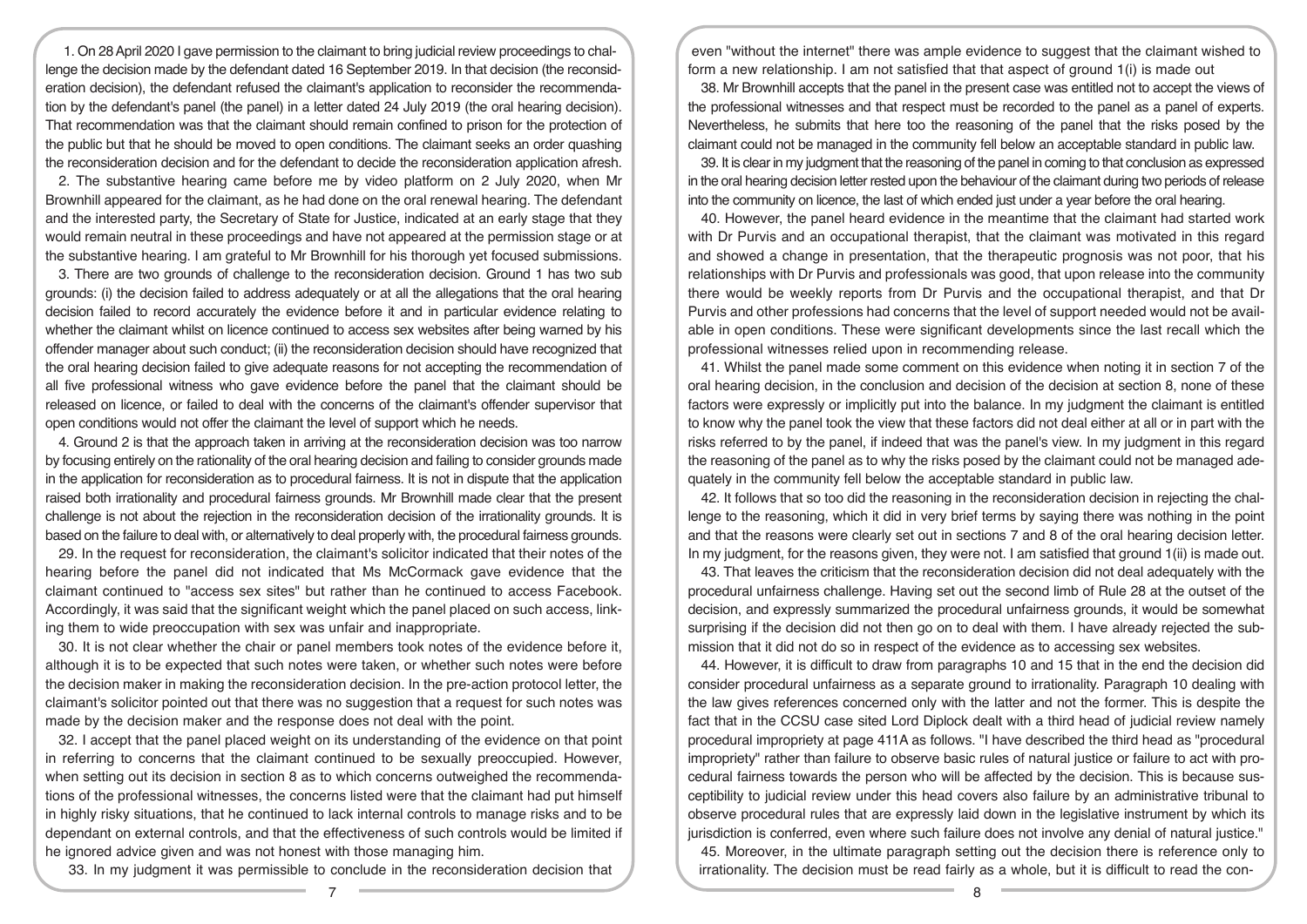cluding part as appraising the open hearing decision letter from a point of view or procedural fairness as well as irrationality. I have come to the conclusion that that part of the challenge was lost sight of when the final conclusion was formulated. Accordingly, I am satisfied that ground 2 is made out as well.

46. Conclusion - Grounds 1(ii) and 2 (and ground 1(i) insofar as procedural unfairness is not consideration as a separate head) involve significant failings and in my judgment the reconsideration decision cannot stand and must be quashed. The reconsideration must take place again.

## **Royal Mail Fined £1.5m For Late Letters and Overcharging**

BBC News:Ofcom said Royal Mail missed its target of delivering 93% of first class post within a day of collection. It also overcharged people £60,000 after raising the cost of a second class stamp before a price cap was officially lifted. Royal Mail admitted it was "disappointed" with its performance. In the 2019 financial year, Ofcom found that only 91.5% of first class post was on time. "Royal Mail let its customers down, and these fines should serve as a reminder that we'll take action when companies fall short," said Gaucho Rasmussen, Ofcom's director of investigations and enforcement. The watchdog also found that the company increased its price for second class stamps by 1p to 61p seven days ahead of the official cap being lifted. Royal Mail estimates it overcharged people by £60,000 "which it is unable to refund". Royal Mail admitted it had made a mistake and donated the sum to the charity Action for Children. "We worked with Ofcom throughout this investigation and lessons have been learned by us during this process," it said. Earlier this year, Royal Mail lifted the price of a first class stamp which now costs 11p more than second class postage. The price of a first class stamp for regular letters rose 6p to 76p and secondclass went up by 4p to 65p. The 65p second-class stamp is the maximum under an Ofcom price cap.

## **Referral by CCRC - Cameron John Cleland Appellant - v - The Queen**

1. On 13 August 2013, in the Crown Court at Bradford, this appellant pleaded guilty to an offence of attempted murder. He was sentenced by HHJ Durham Hall QC to detention for life. The minimum term specified by the judge pursuant to section 82A of Powers of Criminal Courts (Sentencing) Act 2000 was 7 years. The appellant was also made subject to a restraining order of indefinite duration.

2. Appellant appealed against that sentence. His appeal was dismissed by the full court on 28 February 2014. A subsequent application for leave to appeal to the Supreme Court was refused on 8 July 2014.

3. The case now comes before this court upon a referral by the Criminal Cases Review Commission. By section 9(3) of the Criminal Appeal Act 1995, such a referral is treated for all purposes as an appeal against sentence. Leave is sought to admit fresh evidence that at the time of the offence the appellant suffered Autism Spectrum Disorder ("ASD"). On the basis of that evidence it is submitted that the appropriate sentence was, and is, a hospital order pursuant to section 37 of the Mental Health Act 1983 coupled with a restriction order pursuant to section 41 of that Act. For convenience, we shall use the shorthand "s37/s41 order" to refer to that combination of orders.

58. First, treatment for the appellant's disorder is available. His disorder is not however "treatable" in the sense that there is a cure which will bring it to an end. Rather, the appellant can by specialist treatment and supervision be assisted to manage his disorder and to control his aggressive behaviour. It is clear from the fresh evidence which we have accepted that the pervasive and persistent nature of the disorder means that there will be a risk in the future of aggressive behaviour, in particular towards women. That risk will be increased should the appellant for any reason feel under stress or pressure. This is not, therefore, a case in which it could be said that once treated, the appellant will not in any way be dangerous.

59.Secondly, as we have indicated, the imposition of a life sentence was not and is not a bar to the appellant's receiving appropriate medical treatment in hospital. Whichever form of sentence may be imposed, we anticipate that there will be no question of the appellant's being released until his treatment has reached a stage at which those responsible for the decision can be satisfied that the risk which he poses to others can safely be managed in the community. The focus must therefore be on which of the two possible regimes provides the greater protection for the public when the appellant is released from prison or discharged from hospital.

60. Thirdly, we accept that a transfer from hospital to adult prison might in itself have an adverse effect on the appellant's treatment which would at best delay his release and would at worst increase the risk to others when he is released. We note however that such a transfer is not inevitable, even if the appellant remains subject to his life sentence.

61. Fourthly, we think it clear that, whichever regime is in place, the appellant will in practice remain in hospital for a considerable period. The evidence of Dr Stankard satisfies us that a properly cautious approach has been taken thus far, and will continue to be taken, towards the stage at which the appellant may eventually be regarded as suitable for discharge from hospital.

62. Fifthly, once that stage is reached, we accept that in practice the s37/s41 regime would result in better monitoring of the appellant and would increase the prospect of an early identification of any signs of a potential increase in risk. On the other hand, we take into account that those involved in the monitoring and supervision of the appellant under a s37/s41 regime would assess him purely from a mental health perspective and would not be concerned with issues which would be of concern to those supervising the appellant if he were released on life licence.

63. We find these competing considerations to be quite finely balanced. However, the principal risk against which it is necessary to guard is, in our view, the risk of further violent behaviour linked, to a greater or lesser degree, to the appellant's ASD: not a risk of some other form of criminal or harmful behaviour, unconnected to that disorder. We bear in mind also that the appellant's future treatment is not expected to be based on medication, and therefore does not depend on his ability and willingness to comply with a medication regime when living in the community. It follows, in our view, that the interests of the public will best be served by the appellant's continuing to receive expert treatment and monitoring which will reduce the risk arising from the appellant's ASD. Treatment and monitoring can be provided under either form of disposal, but we are persuaded by the evidence of Dr Latham and Dr Stankard that in the circumstances of this case, a s37/s41 order offers the greater prospect of managing the appellant's return to the community, and life in the community, in the way which will be most likely to reduce the relevant risk.

64. For those reasons we allow this appeal. We quash the sentence of detention for life and substitute for it an order pursuant to section 37 of the Mental Health Act 1983 requiring the appellant to be detained in the hospital in which he is presently detained, and an order pursuant to section 41 of that Act restricting the circumstances in which he may be discharged.

## **Widow of Shipbreaking Worker Free to Pursue Negligence Claim**

Scottish Legal News: Hamida Begum's husband fell to his death on 30 March, 2018 while working on the defunct oil tanker EKTA in the Zuma Enterprise Shipyard in Chattogram, Bangladesh. He had worked in shipbreaking since 2009, working 70 hr weeks for low pay, and without PPE in highly dangerous conditions. A High Court judge has refused to strike out a claim for negligence brought by the widow of a Bangladeshi worker killed on a ship. Mr Justice Jay held that Maran (UK) Ltd arguably owed a duty of care to the shipbreaker, Khalil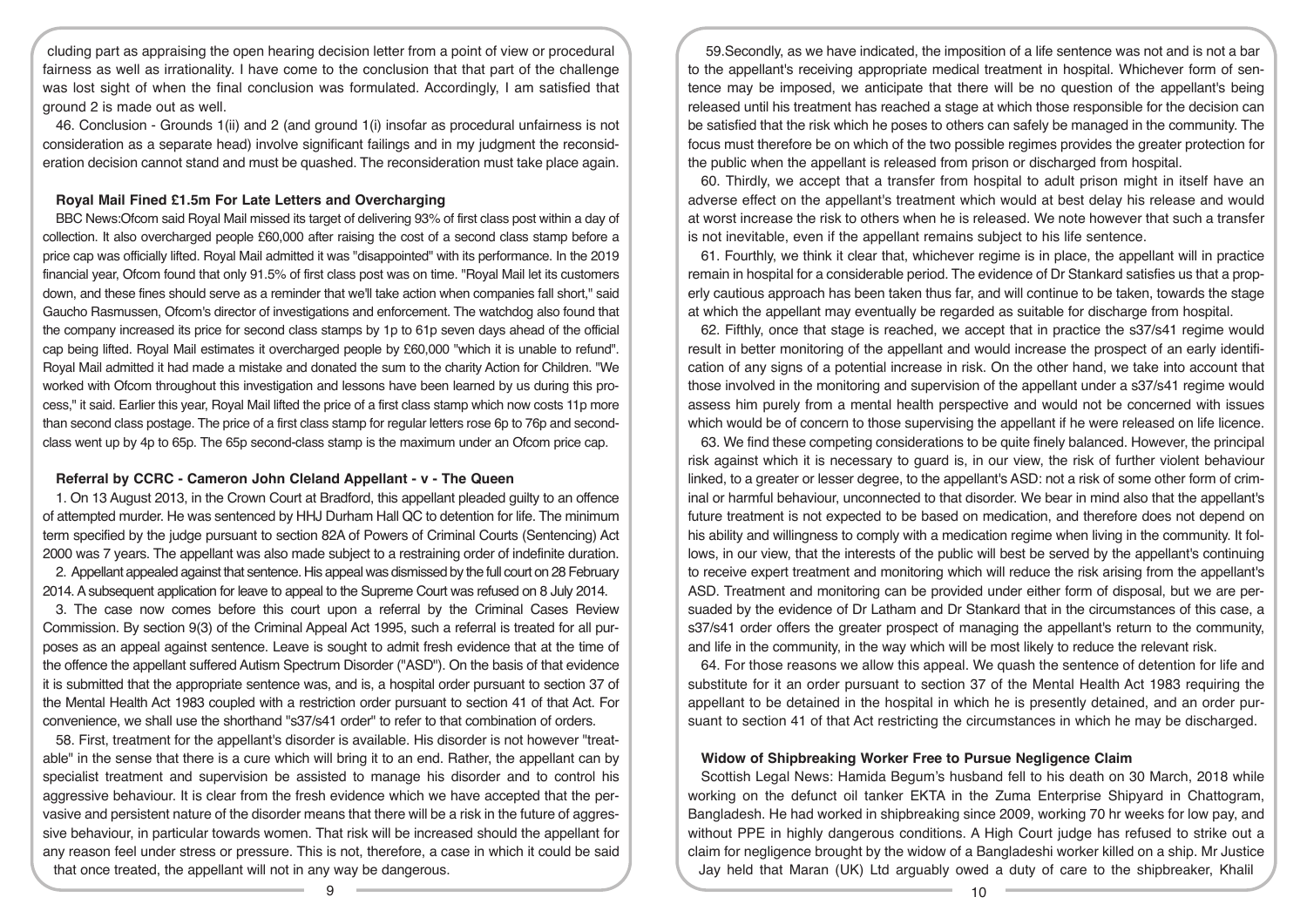Mollah. The decision is likely to send shockwaves around the shipping industry which historically has sent thousands of vessels to South Asian beaches for great profit. Maran sought to have the case summarily dismissed on the grounds that they were too far removed (in time and space) from Mr Mollah's death to owe him a duty of care. The accident, they submitted, was because of the working conditions in Chattogram over which they had no control.

Mr Justice Jay, however, rejected this argument. He said: "The proximate cause of the accident was the deceased's fall from a height, but on a broader, purposive approach the accident resulted from a chain of events which led to the vessel being grounded at Chattogram." Mr Mollah's widow, Hamida Begum, alleges that Maran (UK) Ltd was responsible for the vessel being sold to be broken up in the dangerous location. EKTA, formerly Maran Centaurus, had been owned and managed by companies within the multi-billion dollar Angelicoussis Shipping Group, which included Maran (UK) Limited. In a transaction in August 2017 worth over \$16 million Maran Centaurus was sold for demolition. Soon afterwards, she was deliberately run aground on a beach at Chattogram, Bangladesh, in order to be broken up.

The International Labour Organisation ranks shipbreaking at Chattogram as among the most dangerous jobs in the world. The area has been called "the world's cheapest place to scrap ships", and is notorious for its poor working conditions, prevalence of child labour, and high death and injury rates among its workers. It is alleged that the sale price was a clear indication that the tanker was destined for Chattogram, and Maran (UK) Ltd would have known this. Mr Justice Jay accepted that over the past 10 years more than 70 per cent of vessels that reach the end of their operating lives are broken up using the "beaching" method in SE Asia.

However, he said: "[The defendant argued that] given that nearly all vessels ended up in South Asia, it could not be said that [Maran UK Ltd] were deviating from standard practice. I reject that submission on the straightforward basis that if standard practice was inherently dangerous, it cannot be condoned as sound and rational even though almost everybody does the same." The judge dismissed Maran (UK) Ltd's application to strike out the claim for negligence and the case continues towards trial. Solicitor for Mrs Begum, Leigh Day's Alex Wessely, said: "The shipping industry is renowned for its lack of transparency, especially when the dangers of shipbreaking are concerned. We are very pleased with this judgment, which we hope is a step towards creating proper accountability for when things go tragically wrong." Leigh Day partner Oliver Holland said: "If Maran (UK) Ltd is made to accept that it owed Mr Khalil Mollah a duty of care, maybe that will go some way to making UK shipping companies think twice about accepting greater financial reward for their end-of-life vessels at the cost of the environment and the lives of South Asian workers."

## **UK Undercover Police Officer Accused of Encouraging Activist to Buy Shotgun**

Rob Evans, Guardian: Scotland Yard is investigating one of its former undercover officers over allegations he incited an animal rights activist to commit illegal acts that resulted in him being jailed for four years. The officer, who used the fake name Matt Rayner during his undercover work, is accused of actively encouraging the activist to buy a shotgun and offering him money to do so. The activist was jailed after police raided his home and found the shotgun, cartridges and components for making an incendiary device. The Metropolitan police confirmed its criminal investigation into the allegations against Rayner, which started in May last year, was continuing. Rayner's conduct is also due to be examined by a judge-led public inquiry which is scrutinising the activities of more than 140 undercover officers who spied on at least 1,000 polit-

ical groups since 1968. The allegations against Rayner have been outlined in legal papers lodged in the court of appeal by the activist, Geoff Sheppard, who is seeking to overturn his convictions. Rayner adopted a fake identity and pretended to be an animal rights campaigner between 1991 and 1996. In reality he was working for an undercover Met unit, the special demonstration squad, which monitored political movements.

Sheppard was unaware of Rayner's true identity and believed he was a fellow campaigner pursuing a shared political goal. Sheppard alleges that prosecutors unfairly withheld Rayner's covert role from his criminal trial in 1995. He was convicted of unlawfully possessing a shotgun and ammunition, and material to make an incendiary device with the intention of causing criminal damage. Incendiary devices have been used by animal rights activists to set fire to shops as part of their protests. Sheppard had been previously jailed in 1988 for setting fire to Debenhams stores in a protest against the fur trade. When Sheppard was released in 1990, he says he intended to continue protesting but only "on an entirely peaceful and non-violent basis". He alleges that after his release, Rayner targeted him in a "determined, cynical" move and deliberately encouraged him to become involved in more serious protests that he was initially willing to undertake.

## **Police Chiefs to Replace Disclosure Consent Forms**

Controversial consent forms giving police access to phones and other devices in criminal cases are to be replaced, after they were criticised by the Information Commissioner's Office. In 2019 the National Police Chiefs Council and Crown Prosecution Service announced they were introducing standardised consent forms for allowing access to phones and other devices. However, the Centre for Women's Justice said the forms were unlawful, discriminatory and led to excessive and intrusive disclosure requests. The centre brought a legal challenge on behalf of two women, which was put on hold pending the ICO's investigation report on mobile phone data extraction by police forces. The ICO's report, published last month, said the NPCC-circulated digital consent forms did not make clear what the underpinning lawful basis for an extraction was and that the forms should not be used as currently drafted. Today, the NPCC confirmed that the forms will be replaced with an interim version from 13 August. The College of Policing will produce guidance on investigative practice when mobile phone investigation is needed. Assistant chief constable Tim De Meyer, NPCC lead for disclosure, said: 'Police and prosecutors have a duty to pursue all reasonable lines of enquiry in every investigation, and to disclose any material that undermines the case for the prosecution or assists the case for the accused. This is a fundamental principle of our criminal justice system, which ensures that trials are fair.

'It is important that this process is consistent for investigators across the country. No victim should feel discouraged from reporting a crime to the police. Searches of digital devices should not be automatic and will happen only when the investigating officer or prosecutor considers there to be a need to access information to pursue a reasonable line of enquiry. We will still explain this process fully to victims and witnesses.' Solicitor Harriet Wistrich, director of the Centre for Women's Justice, said: 'We are relieved that these forms have finally been withdrawn from use, but they should never have been used in the first place. Their effect has been to delay rape cases and deter many victims from coming forward or continuing with their cases.' The centre's legal challenge was funded by the Equality and Human Rights Commission. EHRC chief executive Rebecca Hilsenrath said: 'Digital data extraction forms are an invasion of privacy at a time when victims of crime are at their most vulnerable. There is no evidence that they are necessary in building a case. As they are predominantly applied to survivors of rape or sexual assault, they disproportionately impact on women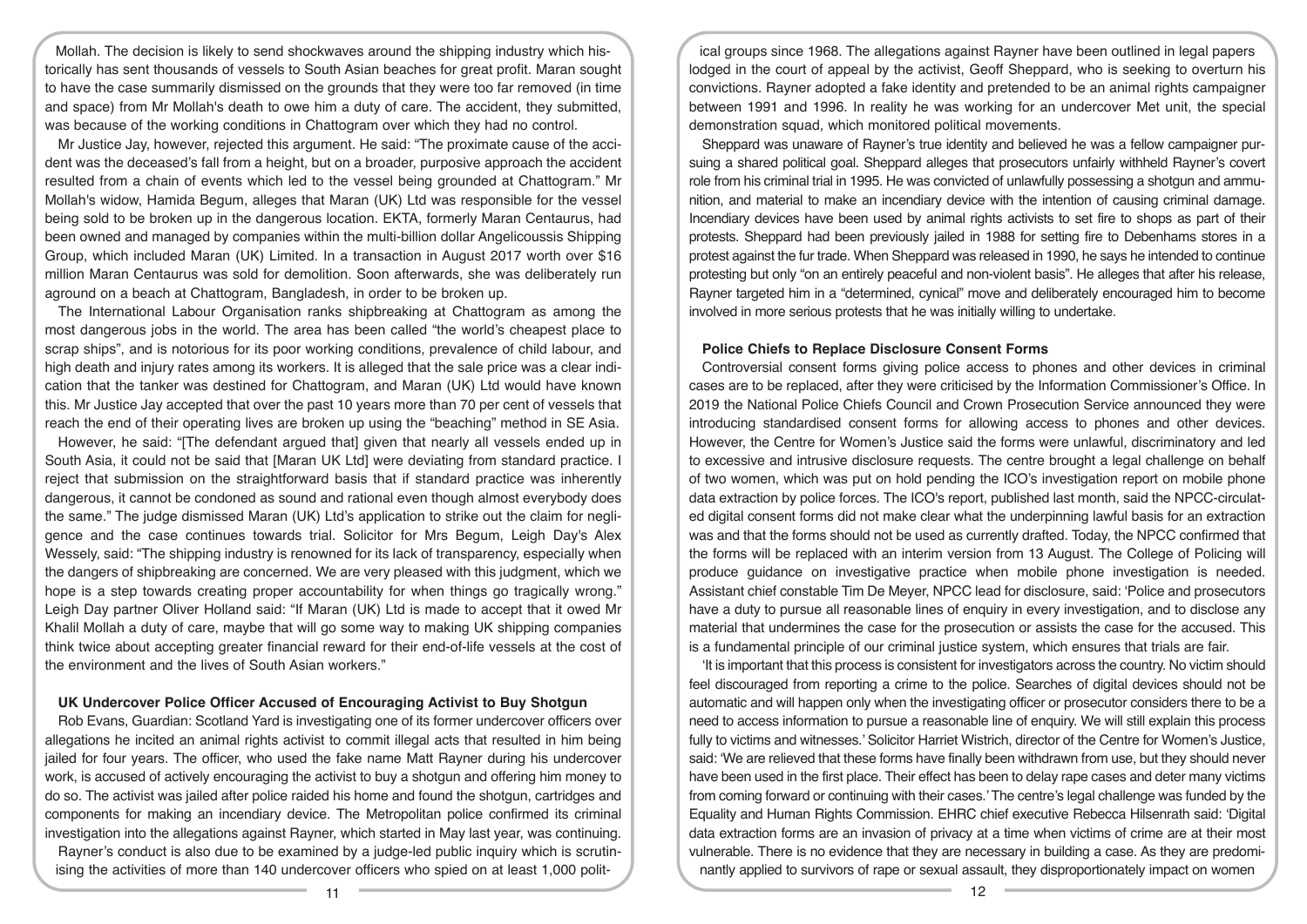and act as a discriminatory barrier to justice. 'We are proud to have assisted in the challenge by two brave claimants who brought this issue to the fore with the Centre for Women's Justice. We welcome the decision from the NPCC and hope it leads to improving confidence in the justice system on the part of survivors of sexual assault.'

# **Police Officer Had Sex With Domestic Violence Victims While On Duty**

Andy Gregory, Independent: A police officer had sex with two domestic violence victims while on duty and used the force's computer systems to track down two other women and send them texts of a sexual nature, the police watchdog has found. Malcolm Bennett, formerly of Northumbria Police, met both vulnerable women in his capacity as a constable, and drove their homes in a police vehicle while on duty and wearing his uniform. Five allegations of gross misconduct, including sexual activity on duty and unlawfully accessing police computer systems for information, were found proven at a disciplinary hearing held in private earlier this week, the Independent Office for Police Conduct (IOPC) said. The panel found that Bennett, who was based in Wallsend, North Tyneside, breached standards of honesty, integrity and confidentiality. Had he not already retired, Bennett would have been dismissed for gross misconduct, the watchdog said. He started a year-long sexual relationship with one of the women in September 2016. The other relationship began seven months later, in April.

Following the IOPC investigation, Bennett was charged with offences under the Data Protection Act and admitted them in August 2019 at North Tyneside Magistrates' Court, the police watchdog said. "Both women were clearly vulnerable and had been victims of domestic abuse," said IOPC regional director Miranda Biddle. He breached the high standards of professional behaviour expected of police officers and rightly would have been dismissed if still serving. We will continue to use our learning from such investigations and provide guidance to assist police forces to identify abuses of position for sexual purpose and inappropriate behaviour at the earliest opportunity." After the hearing, Northumbria Police's head of professional standards, Superintendent Steve Ammari, said: "Malcolm Bennett abused his privileged position for his own selfish gains and his behaviour was completely unacceptable. We want to reassure the public that the actions of this individual are in no way representative of the officers and staff who every single day display the highest levels of professionalism and commitment to the communities we are proud to serve."

#### **Terrorism Act 2000 - 20 Years of Increased Racism, Repression and Injustice**

Sarah Bates, Socialist Worker: The introduction of the Terrorism Act 2000 created a "racist, fear-based environment" argues a new report from human rights group Cage. In the "20 Years of TACT: Justice under Threat" report, released on Monday, the group claims there is a "twotier justice system that undermines democratic governance". Tony Blair's Labour government brought in the Terrorism Act. Various governments bolstered it with further pieces of similar legislation in 2005, 2016 and 2020. Successive legislation was designed to whip up Islamophobia and increase state power, not protect ordinary people. As of March 2020, some 77 percent of people in prison custody for terror offences are Muslim.

The act is not a useful tool for identifying people guilty of committing terror offences. Only a tiny minority—11.6 percent—of so-called terror arrests result in terror convictions. Some 49 percent of people are released without action, and just over a quarter of arrestees are charged with a terror offence. It's not true that these convictions show the police dramatically thwarting acts of mass

violence. The majority of convictions have been for "pre-crime" offences such as viewing banned material or preparatory activity. And the way that counter-terrorism legislation is interpreted in the courts means that prosecutors don't have to prove a defendant's criminal intent to win a conviction. This process is "based upon politicised interpretations of statements and discriminatory conceptions of Islamic 'ideology'," argues Cage. It said counter-terrorism cases are "chipping away at a core pillar of due process, and resulting in unsafe convictions".

Targets: The way that the Terrorism Act is designed targets Muslim people, whips up Islamophobia and plays into the myth that the police are "tough on crime". "The stigma and fearmongering attached to Muslim-majority terror offenders has served to validate the hard arm of policing," said Cage. It also criticised recent laws which "undermine the very notion of rehabilitation". These include the Terrorist Offenders (Restriction of Early Release) Act 2020 and the Counter-terrorism and Sentencing Bill, which is currently under consideration. Cage argued that these laws, "herald a punitive turn that favours keeping individuals trapped in a cycle of prison and surveillance indefinitely".

The Terrorism Act has been a critical cornerstone of two decades of a deeply racist justice system managed by the British state. The laws "helped give state racism a new lease of life, with the widespread criminalisation of Muslims and/or foreign nationals by counter terrorism policing". And Cage points to how counter-terrorism laws have been used to justify arming the police—who are increasingly using shoot-to-kill methods against terror suspects. The report calls on the government to repeal all counter-terror laws since 2000. And it wants a series of public inquiries into the long-term impact of the laws and reparative justice. Cage is right to say counter-terrorism laws target Muslim people. They are a racist weapon in the armoury of the state. All such legislation should be scrapped and the architects brought to justice.

## **Parents of Man Who Died After Police Restraint Challenge Delay Over Seni's Law**

Heather Stewart, Guardian: The parents of a young black man who died after being restrained in a mental health hospital are asking why a law passed in his name almost two years ago has not yet been enacted by the government. Aji and Conrad Lewis, alongside other campaigners, have signed a letter to the mental health minister, Nadine Dorries, calling for the government to set a commencement date for the Mental Health Units (Use of Force) Act 2018. The act, known as Seni's law after their son, Olaseni, was introduced as a private member's bill by the Labour MP Steve Reed. It requires mental healthcare providers to keep records of the use of force, and to train staff in de-escalation techniques to help reduce the use of restraint. It is also intended to improve transparency and accountability, with every mental health unit having to publish its policy on the use of restraint, keep a record of occasions on which it is used, and designate one person who is responsible for implementing the policy. Police officers who attend mental health settings will have to wear body cameras.

Olaseni, who was 23, died in 2010 soon after he was subjected to what an inquest described as "disproportionate and unreasonable" restraint at Bethlem Royal hospital in London involving 11 police officers. His mother said at the time the law was passed: "It took us years of struggle to find out what happened to Seni: the failures at multiple levels amongst the management and staff at Bethlem Royal hospital, where, instead of looking after him, they called the police to deal with him. "We welcome the law in his memory, in the hope that it proves to be a lasting legacy in his name, so that no other family has to suffer as we have suffered."

The letter to Dorries, calling on her to enact the legislation urgently, has also been signed by several charity leaders, including Paul Farmer of the mental health charity Mind and Emma